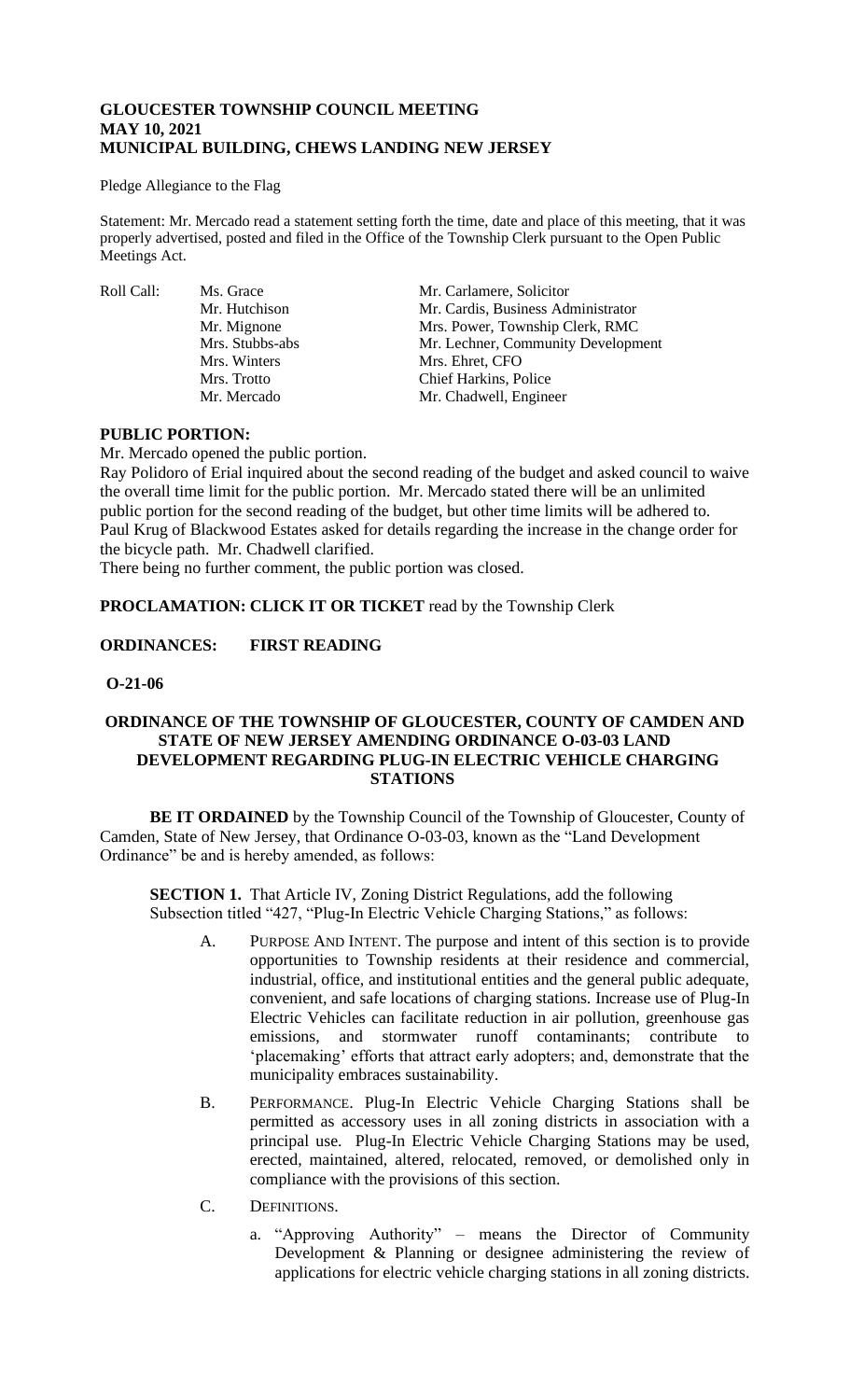- b. "Battery Exchange Station" means a fully automated facility that will enable an electric vehicle with a swappable battery to enter a drive lane and exchange the depleted battery with a fully charged battery through a fully automated process.
- c. "Charging Levels" means the electrical force, or voltage that an electric vehicle's battery is recharged. Levels 1, 2, and 3 are the most common charging levels, and include the following specifications:
	- 1. Level 1 is considered slow charging. It requires a 15- or 20-amp breaker on a 120-volt AC circuit and standard outlet. This level of charging can fully recharge a Battery Electric Vehicle (BEV) between eight and 32 hours and a Plug-In Electric Vehicle (PHEV) between three and 15 hours.
	- 2. Level 2 is considered medium charging. It requires a 40 amp to 100-amp breaker on a 240-volt AC circuit. This level of charging can fully recharge a BEV between four and six hours and a PHEV between one and two hours.
	- 3. Level 3 also know as DC Fast Charging requires a 60-amp or higher dedicated breaker on a 480-volt or higher threephase circuit with special grounding equipment. Level 3 charging uses an off-board charger to provide the AC to DC conversion, delivering DC directly to the car battery. Charging time ranges from 25 to 40 minutes for BEVs and less than 20 minutes for PHEVs.
- d. "Electric Vehicle" means any vehicle licensed and registered for operation on public and private roads, streets, and highways that operates partially or exclusively using chemical energy stored in rechargeable battery packs. A plug-in hybrid vehicle is also a battery electric vehicle.
- e. "Electric Vehicle Charging Station" means a public or private parking space located together with a battery charging station that allows the transfer of electric energy (by conductive or inductive means) to a battery or other storage device in an electric vehicle. An electric vehicle charging station is permitted as an accessory use to any principal use.
- f. "Electric Vehicle Infrastructure" means structures, machinery, and equipment necessary and integral to support an electric vehicle, including battery charging stations, rapid charging stations, and battery exchange stations.
- g. "Electric Vehicle Parking Space" means any marked parking space with signage and linestriping that identifies the use to be exclusively for an electric vehicle.
- h. "Non-electric vehicle" means any motor vehicle that does not meet the definition of "electric vehicle."
- i. Plug-In Hybrid Electric Vehicle (PHEV) means a plug-in hybrid vehicle with rechargeable batteries that can be restored to full charge by connecting a plug to an external electric power source. A PHEV shares the characteristics of both a conventional hybrid electric vehicle, having an electric motor and an internal combustion engine; and of an allelectric vehicle, also having a plug to connect to the electrical grid.
- D. PERMITTED USE.
	- 1. Electric vehicle charging stations shall be considered a permitted accessory use in association with a principal permitted use in every zoning district and Redevelopment Areas.
- E. DEVELOPMENT REVIEW PROCESS
	- a. Electric Vehicle Charging Station Residential Use
		- 1. Electric vehicle charging stations in association with a principal single-family and/or two-family residential use are exempt from this development review process except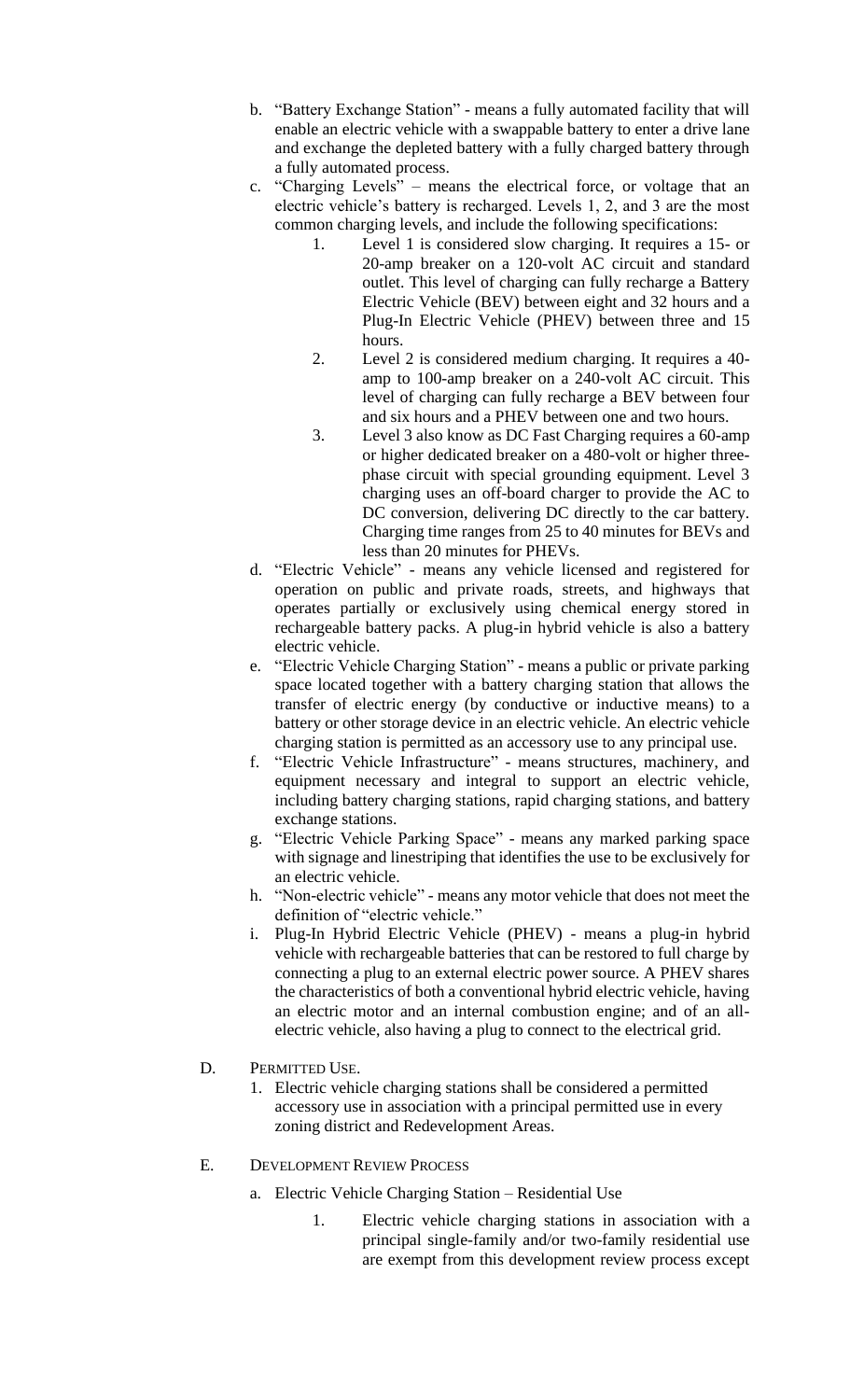as follows and shall comply with §401E(4), Location and setback of accessory buildings and structures.

- i. A residential electric vehicle parking space shall meet the minimum surface requirements for driveways as per §424, Driveways (Residential) or other durable surface as may be approved by the approving authority.
- b. Electric Vehicle Charging Station Non-residential and Multi-family Use
	- 1. The Director of Community Development & Planning or designee is the approving authority and shall administer the review of applications for electric vehicle charging stations in non-residential and Multi-family locations for Levels 1, 2, and 3.
		- i. Site plan approval by the Planning Board shall not be required to permit an electric vehicle charging station as an accessory use to a principal use if there is an existing site plan approval on file or the approving authority determines the site location can accommodate the proposed accessory use and it does not necessitate any new site improvements effecting bulk and/or setback regulations that would require variance approval under the provisions of *N.J.S.A*. 40:55D-70.
			- 1. Should the approving authority determine that the proposed development affects several considerations of site plan review and cannot be approved an applicant may appeal the decision to the Planning Board in accordance with §801, Site Plan and Subdivision Approval Required, which includes §801.A(3), Site Plan Review Waiver.
- F. PERFORMANCE AND DESIGN STANDARDS
	- a. General: Charging station outlets and connector devices shall comply with the following:
		- 1. Be no less than 36 inches and no higher than 48 inches from the ground or pavement surface where mounted.
		- 2. Contain a retraction device and/or a place to hang permanent cords and connectors a sufficient and safe distance above the ground or pavement surface.
		- 3. Be designated and located so as not to impede pedestrian travel or create trip hazards on sidewalks when equipment is mounted on pedestals, lighting posts, or other devices.
		- 4. Contain adequate protection such as concrete-filled steel bollards.
			- a. Non-mountable curbing may be used in lieu of bollards when the charging station is setback at least 24 inches from the face of the curb.
	- b. Number: No minimum number of electrical vehicle parking stalls is required.
	- c. Setbacks: The minimum property line setback for an electric vehicle charging station and associated parking improvements such as curb, concrete or pavement shall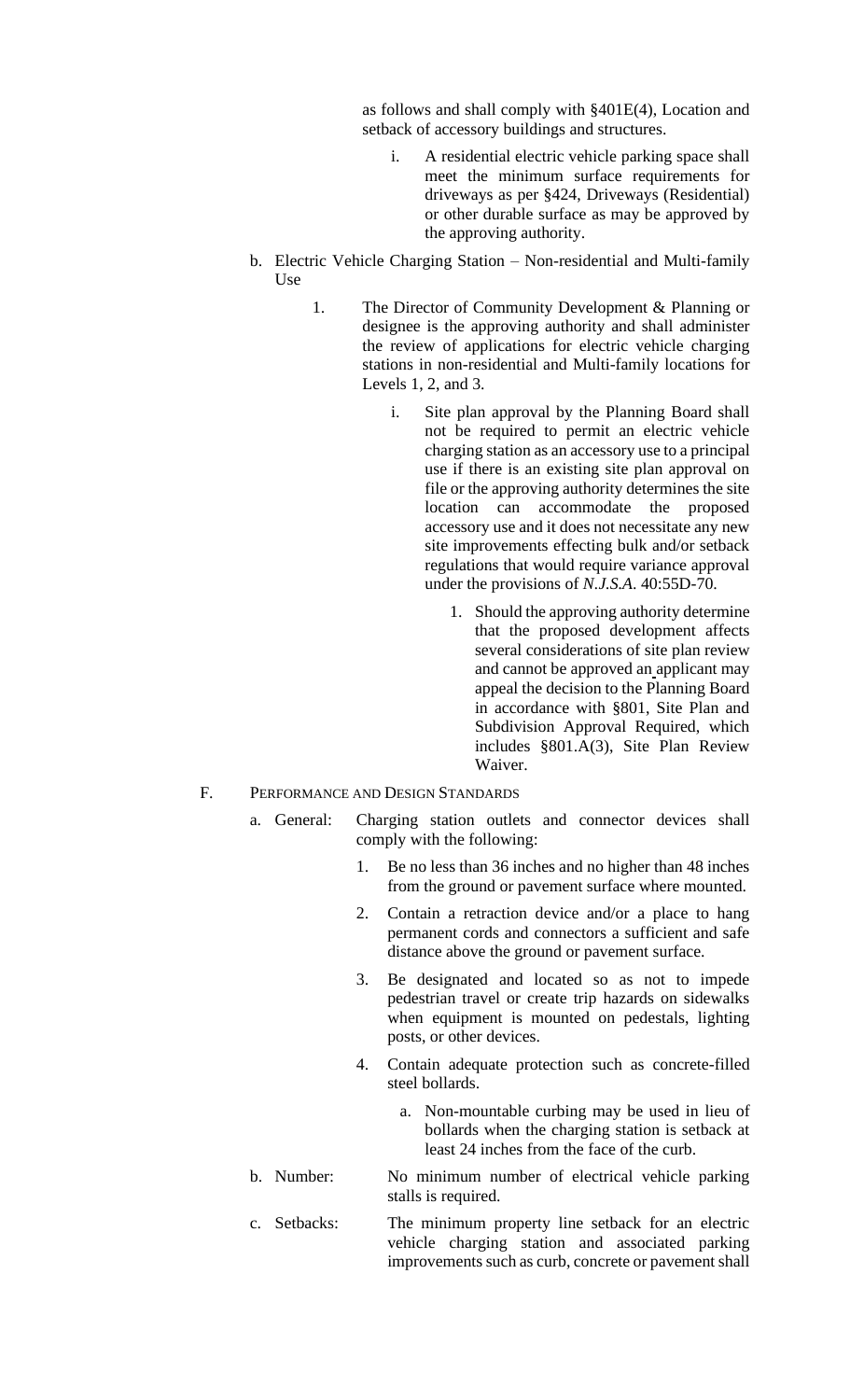be three (3) feet as per §401E(4), Location and setback of accessory buildings and structures.

d. Surface: Non-residential electric vehicle charging station shall meet the minimum parking requirements as per §510.H, Pavement.

The following performance and design standards shall not apply to electric vehicle charging stations accessory to a single-family and/or two-family principal residential use.

- e. Size: Each parking space shall be at least 9' x 18'.
- f. Location: The parking location shall avoid the most convenient parking spaces to discourage use by non-electric vehicles.
- g. Signage: Each parking space shall include signage that identifies "no parking except while charging" or the functional equivalent, charging level, time of use, fees, and safety information.
- h. Linestriping: Each parking space shall include linestriping that identifies "EV CHARGING ONLY."
- i. Lighting: Sufficient illumination shall be provided so as to enable the safe movement of persons, vehicles, and provide for security as per §508.F, Lighting.
- j. Landscaping: The parking location may require a combination of trees and shrubs to screen the use from an adjacent residential district or residential use.
- k. Maintenance: Electric vehicle charging stations, equipment, and required performance and design standards such as the parking surface, signage, linestriping, lighting, and landscaping shall be appropriately maintained as approved.

# G. PERMITS

- a. Applicants for Plug-In Electric Vehicle Charging Stations shall comply with the rules and regulations of the New Jersey Uniform Construction Code (NJUCC) and the following requirements.
- H. FEES
	- a. Plug-In Electric Vehicle Charging Stations in association with a principal single-family and/or two-family residential use shall be exempt from local municipal zoning and construction fees.

**SECTION 2.** That Article V, Performance and Design Standards shall be amended to add section 520, titled "Electric Vehicle Charging Station," as follows:

## **520 Electric Vehicle Charging Stations**

A. All land development applications providing at least 100 parking spaces shall include Electric Vehicle Charging Station(s) in accordance with §427, Plug-In Electric Vehicle Charging Stations providing at least one (1) electrical vehicle space for every 50 nonelectric vehicle parking space. Parking spaces for electric vehicle charging Station(s) shall be included in the overall number of required spaces.

SECTION 3. All ordinances and provisions thereof inconsistent with the provisions of this ordinance shall be and are hereby repealed to the extent of such inconsistency.

SECTION 4. If any section, subsection or part, clause or phrase of this Ordinance shall be declared invalid by judgment of any court of competent jurisdiction, such section, subsection, part, clause or phrase shall be deemed to be severable from the remainder of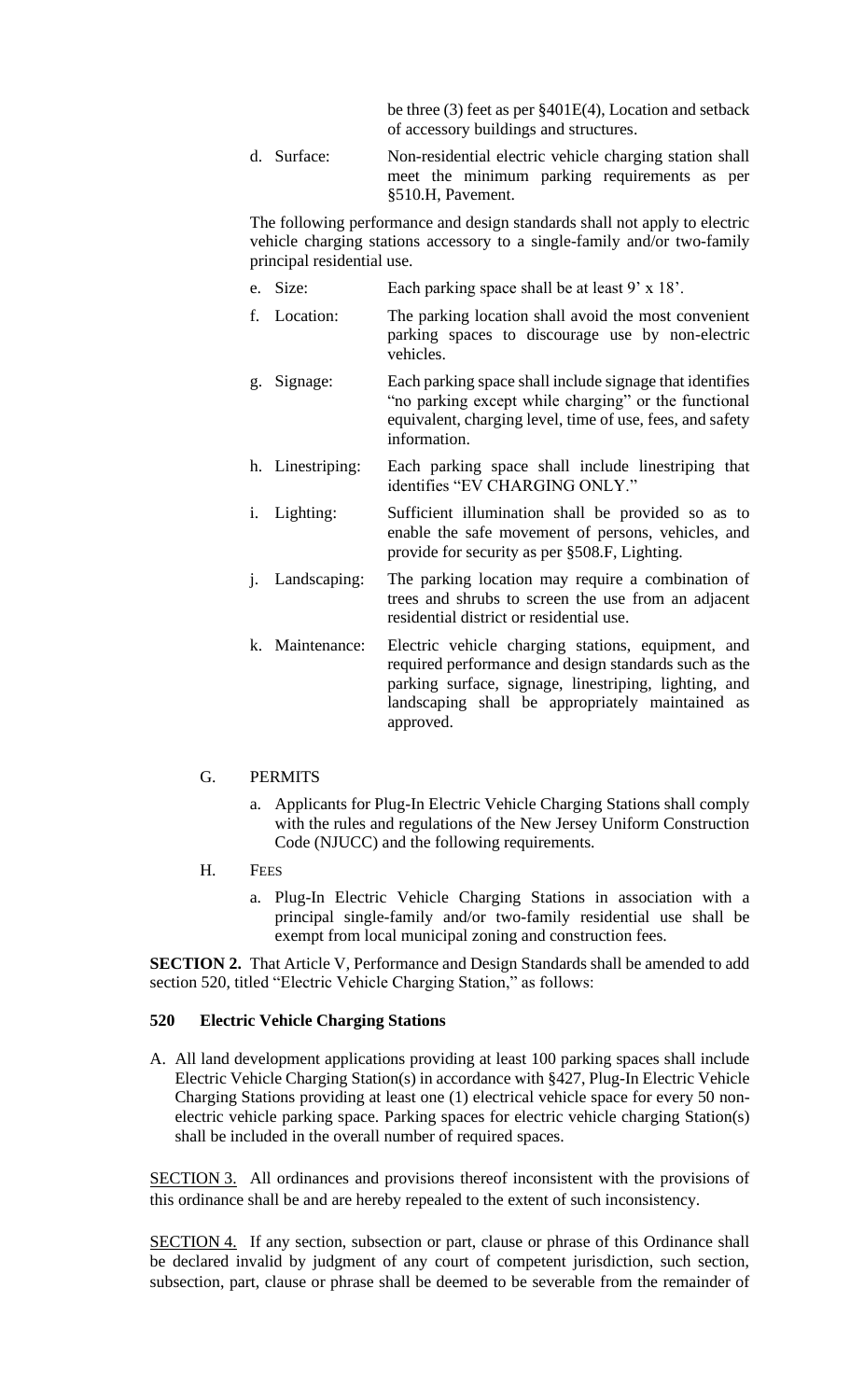the ordinance.

SECTION 5. This Ordinance shall take effect immediately after final passage and publication as required by law.

Introduced: May 10, 2021

ATTEST: David R. Mayer Mayor

Nancy Power, RMC Township Clerk

> Orlando Mercado President of Council

Mr. Hutchison made a motion to adopt on first reading, to have a second reading and public hearing on May 24, 2021 and to advertise by synopsis, seconded by Ms. Grace. Roll call vote: All in favor. Motion carried. 6-0.

**O-21-07**

# **ORDINANCE OF THE TOWNSHIP OF GLOUCESTER, COUNTY OF CAMDEN AND STATE OF NEW JERSEY AMENDING ORDINANCE O-03-03 LAND DEVELOPMENT REGARDING SOLAR ENERGY**

**BE IT ORDAINED** by the Township Council of the Township of Gloucester, County of Camden, State of New Jersey, that Ordinance O-03-03, known as the "Land Development Ordinance" be and is hereby amended, as follows:

SECTION 1. That Article IV, Zoning District Regulations, add the following Subsection titled "428, "Solar Energy," as follows:

- I. PURPOSE AND INTENT. The purpose and intent of this section is to provide opportunities for the construction, installation, and operation of solar energy to Township residents at their residence and commercial, industrial, office, and institutional entities and the general public in a manner that protects the public health, safety, welfare providing a harmonious and efficient allocation of land uses, preserving environmentally sensitive land and open spaces, and preserving the character of the built environment through the encouragement of good design consistent with the overall goals and objectives of the municipal master plan.
- J. PERFORMANCE. Solar energy shall be permitted as an accessory use in all zoning districts in association with a principal use. Solar energy systems may be used, erected, maintained, altered, relocated, removed, or demolished only in compliance with the provisions of this section.
- K. DEFINITIONS.
	- a. "Approving Authority" means the Director of Community Development & Planning or designee administering the review of applications for solar energy as an accessory use in all zoning districts.
	- b. "Building- Integrated Solar System" means a solar energy system that is part of materials that are used to replace conventional building materials of a building envelope including but not limited to the roof, skylights, facade, etc.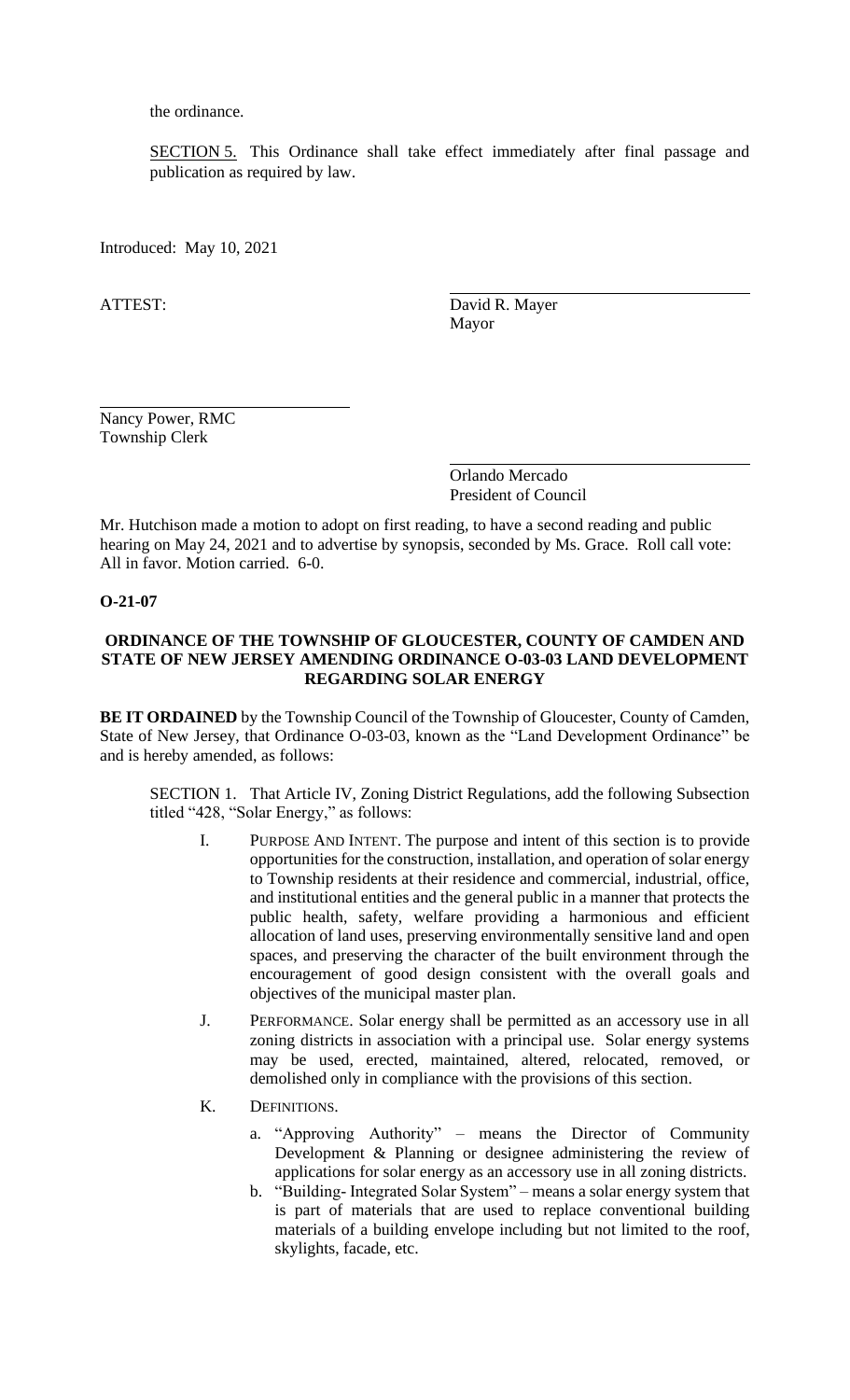- c. "Ground-Mounted Solar Energy System" means a free-standing solar energy system installed on a racking system mounted on the ground as an accessory use to a principal use.
- d. "Roof-Mounted Solar Energy System" means a free-standing solar energy system mounted on the roof as an accessory use to a principal use.
- e. "Solar Energy Facility" means a solar energy system that is constructed or installed as a principal use comprising one or more ground-mounted, free-standing, or building-integrated solar collection devices, solar energy related equipment and other associated and incidental infrastructure with the primary purpose of generating electricity or otherwise converting solar energy to a different form of energy for primarily off-site use.
- f. "Solar Energy System" means an energy system consisting of one or more collection devices, solar energy related "balance of system" equipment, and other associated and incidental infrastructure with the primary purpose of generating electricity, storing electricity, or otherwise converting solar energy to a different form of energy. Solar energy systems may generate energy in excess of the energy requirements of a property only if it is to be sold back to the public utility in accordance with the NJ Net Metering Law.
- g. "Solar Energy System Non-Residential" means a solar energy system as an accessory use to the principal non-residential use.
- h. "Solar Energy System Residential" means a solar energy system as an accessory use to the principal use of a single-family or two-family dwelling exempt from site plan approval [Basis NJSA 40:55D-37a].
- L. PERMITTED USE.
	- 1. Solar Energy System shall be considered a permitted accessory use in association with a principal use in every zoning district and Redevelopment Areas.
	- 2. Solar Energy Facility is a permitted principal use in the following zoning districts subject to §801, Site Plan and Subdivision Approval Required.
		- a. BP Business Park
		- b. GI General Industrial

The bulk and setback requirements for a principal use for the following classifications shall apply:

- BP Business Park "Use Other than Planned Commercial Development" classification
- GI General Industrial "All Uses" classification.
- M. DEVELOPMENT REVIEW PROCESS
	- a. Ground-Mounted Solar Energy System Residential
		- a. A ground-mounted solar energy system in association with a principal single-family and/or two-family residential use shall comply with the height and setback requirements for an accessory buildings as per §422.H, Additional Uses and Structures Permitted in Residential Districts.
		- b. Appropriate landscape screening may be required-to buffer the visual impact of any ground-mounted solar panel system to adjacent property owners.
	- b. Ground-Mounted Solar Energy System Non-Residential and Multi-Family Use.
		- 1. The Director of Community Development & Planning or designee is the approving authority and shall administer the review of applications for solar energy systems in nonresidential and Multi-family locations that shall comply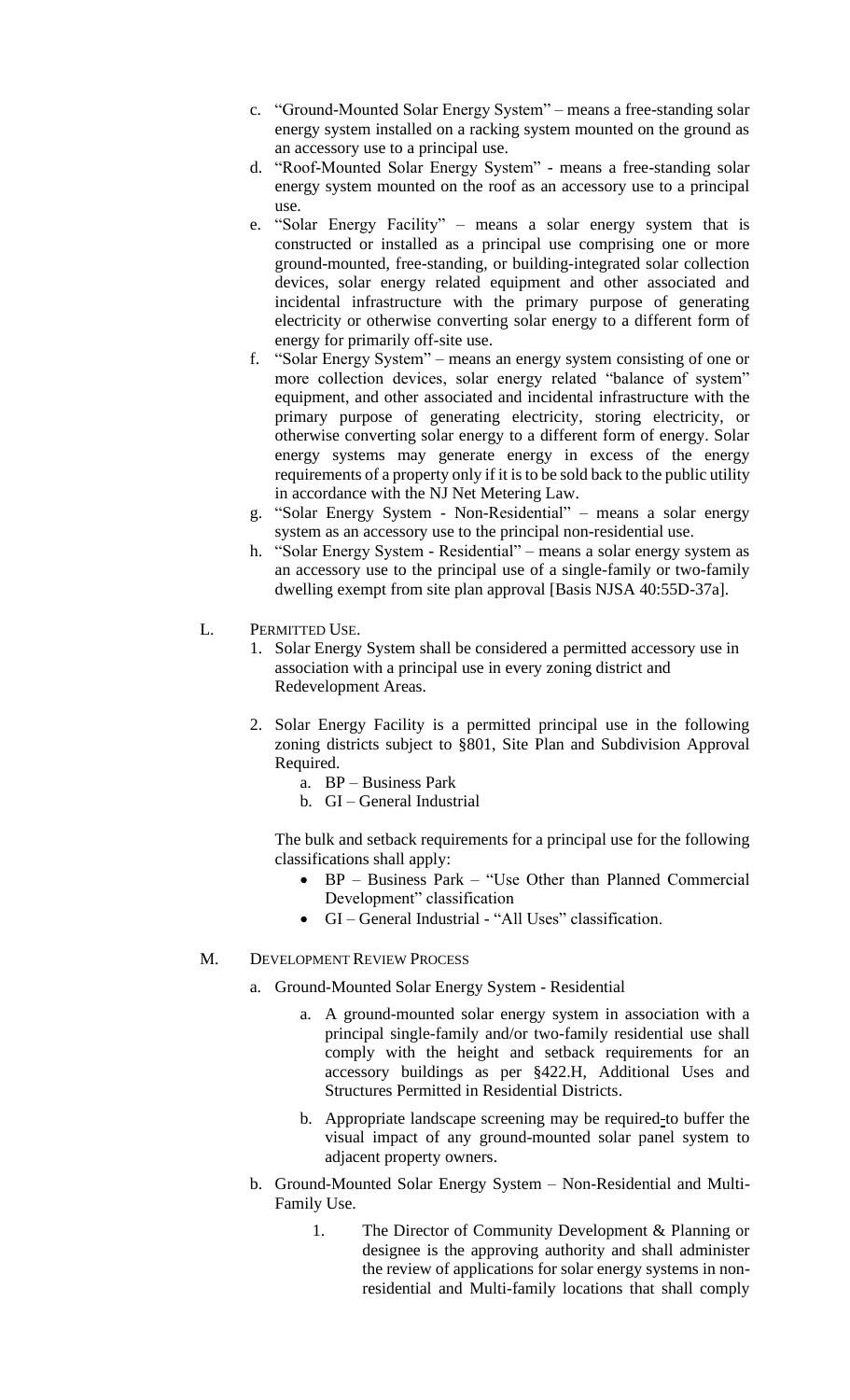with the height and setback requirements for an accessory buildings as per §422.H, Additional Uses and Structures Permitted in Residential Districts.

- i. Site plan approval by the Planning Board shall not be required to permit a solar energy system as an accessory use to a principal use if there is an existing site plan approval on file or the approving authority determines the site location can accommodate the proposed accessory use and it does not necessitate any new site improvements effecting bulk and/or setback regulations that would require variance approval under the provisions of *N.J.S.A*. 40:55D-70.
	- 1. Applicant(s) may appeal the decision of the approving authority to the Planning Board in accordance with §801, Site Plan and Subdivision Approval Required, which includes §801.A(3), Site Plan Review Waiver.
- b. Appropriate landscape screening may be required to buffer the visual impact of any ground-mounted solar panel system to adjacent property owners.
- c. Roof-Mounted Solar Energy System
	- a. A roof mounted solar energy system in association with any residential, multi-family, or non-residential principal use are exempt from this development review process and shall comply with the rules and regulations of the New Jersey Uniform Construction Code (NJUCC) and the following requirements.
		- i. Sloped Roof The highest point of the system shall not exceed the highest point of the roof to which it is attached as allowed by the setback requirements of the respective zoning district.
		- ii. Flat Roof The highest point of the system shall not exceed more than one foot than permitted in the zoning district.
- d. Building- Integrated Solar System
	- 1. A building-integrated solar energy system that is part of materials that are used to replace conventional building materials of a building envelope including but not limited to the roof, skylights, facade, etc. are exempt from this development review process and shall comply with the rules and regulations of the New Jersey Uniform Construction Code (NJUCC).
- N. FEES
	- a. Solar energy systems in association with a principal single-family and/or two-family residential use shall be exempt from local municipal zoning permit fees.

SECTION 3. All ordinances and provisions thereof inconsistent with the provisions of this ordinance shall be and are hereby repealed to the extent of such inconsistency.

SECTION 4. If any section, subsection or part, clause or phrase of this Ordinance shall be declared invalid by judgment of any court of competent jurisdiction, such section, subsection, part, clause or phrase shall be deemed to be severable from the remainder of the ordinance.

SECTION 5. This Ordinance shall take effect immediately after final passage and publication as required by law.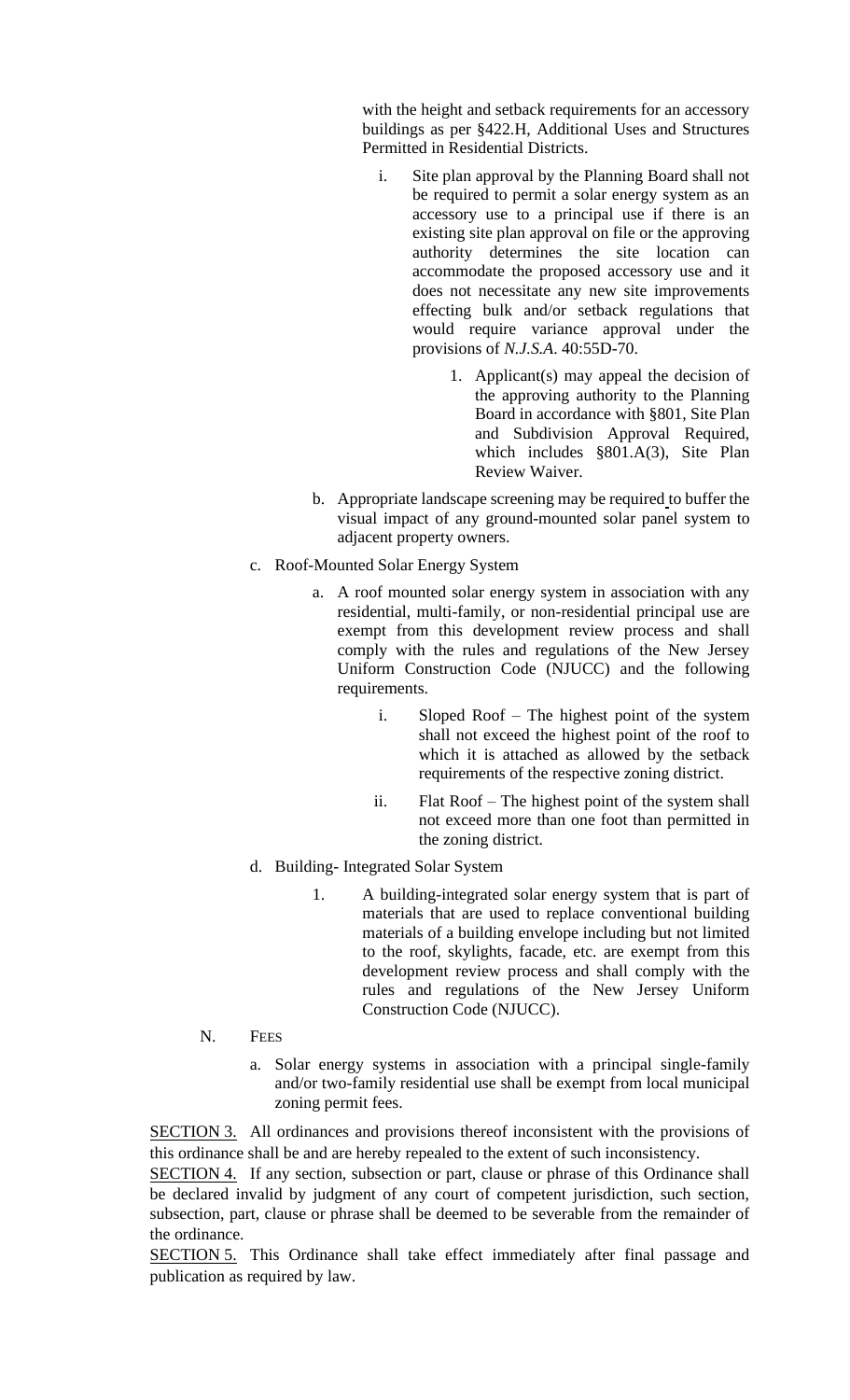Introduced: May 10, 2021

David R. Mayer Mayor

\_\_\_\_\_\_\_\_\_\_\_\_\_\_\_\_\_\_\_\_\_\_\_\_\_\_\_\_\_\_\_\_\_\_\_

\_\_\_\_\_\_\_\_\_\_\_\_\_\_\_\_\_\_\_\_\_\_\_\_\_\_\_\_\_\_\_\_\_\_

Nancy Power Township Clerk, RMC

\_\_\_\_\_\_\_\_\_\_\_\_\_\_\_\_\_\_\_\_\_\_\_\_\_\_\_\_\_

Orlando Mercado President of Council

Mr. Hutchison made a motion to adopt on first reading, to have a second reading and public hearing on May 24, 2021 and to advertise by synopsis, seconded by Ms Grace. Roll call vote: All in favor. Motion carried. 6-0.

# **CONSENT AGENDA**

## **R-21:05-125**

# **RESOLUTION AUTHORIZING PAYMENT OF BILLS**

**BE IT RESOLVED BY THE** Township Council of the Township of Gloucester, in the County of Camden, that the following bills are approved by the Township Council in accordance with the provisions of Ordinance 0-82-16 and certified by the Chief Financial Officer that the claims are proper obligation of the township, that adequate funds are available to honor these claims in the account indicated and the claim should be paid:

| <b>CURRENT ACCOUNT</b><br>Per attached computer readout of the claims presented in the amount of   | \$<br>7,379,802.36 |
|----------------------------------------------------------------------------------------------------|--------------------|
| <b>CAPITAL ACCOUNT</b><br>Per attached computer read out of the claims presented in the amount of  | \$<br>27,136.51    |
| <b>TRUST</b><br>Per attached computer readout of the claims presented in the amount of             | \$<br>84,952.44    |
| <b>OPEN SPACE TRUST</b><br>Per attached computer readout of the claims presented in the amount of  | \$<br>18,883.71    |
| <b>ANIMAL</b><br>Per attached computer readout of the claims presented in the amount of            | \$<br>17,969.80    |
| <b>DEVELOPERS ESCROW</b><br>Per attached computer readout of the claims presented in the amount of | \$<br>39,373.62    |
| <b>MANUAL CHECKS</b><br>Per attached computer readout of the claims presented in the amount of     | \$<br>29,407.57    |

Adopted: May 10, 2021

\_\_\_\_\_\_\_\_\_\_\_\_\_\_\_\_\_\_\_\_\_\_\_\_\_\_

ATTEST:

President of Council Orlando Mercado

Township Clerk, Nancy Power, RMC

Mr. Hutchison made a motion to adopt, seconded by Ms. Grace. Roll call vote: All in favor. Motion carried. 6-0.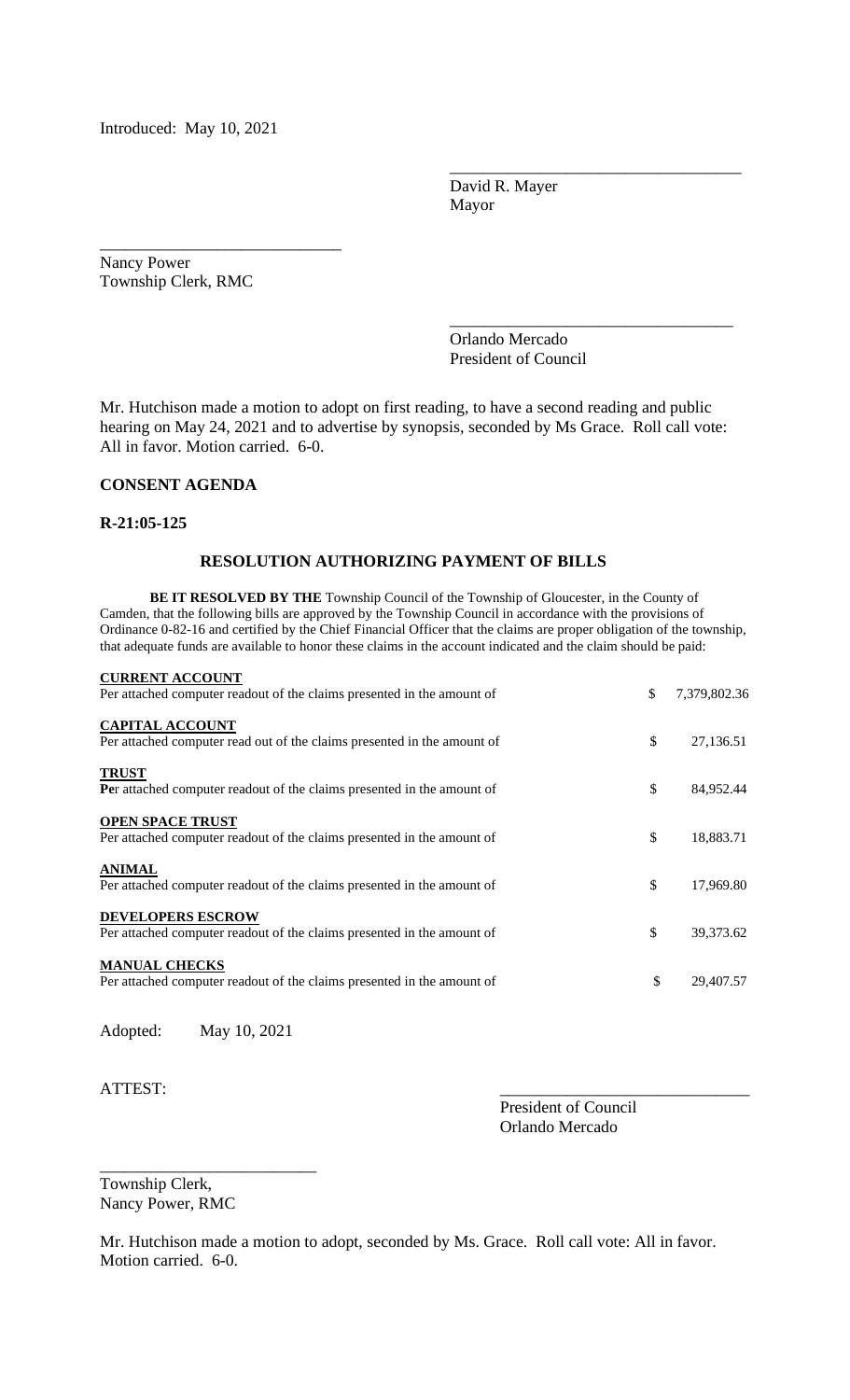# **RESOLUTION AUTHORIZING THE SOLICITING OF RFP/RFQ VIA THE GLOUCESTER TOWNSHIP WEBSITE FOR THE LEASE OF PREMISES KNOWN AND DESCRIBED AS 905 HICKSTOWN ROAD, BLOCK 15107, LOT 1 AND 1729 ERIAL ROAD, BLOCK 13901, LOT 7**

**WHEREAS,** the Township of Gloucester owns premises known and described as 905 Hickstown Road, Block 15107, Lot 1 and 1729 Erial Road, Block 13901, Lot 7 in the Township of Gloucester; and

**WHEREAS,** the Township of Gloucester desires to solicit RFP/RFQ for the lease of premises known and described as 905 Hickstown Road, Block 15107, Lot 1 and 1729 Erial Road, Block 13901, Lot 7 via the Township website.

**WHEREAS,** the Township Council has determined that leasing of said property ensures fiscal responsibility to the residents of Gloucester Township; and

**NOW, THEREFORE, BE IT RESOLVED** that the Township Council of the Township of Gloucester is hereby authorized to solicit RFP/RFQ's via the Gloucester Township website for the lease of premises known and described as 905 Hickstown Road, Block 15107, Lot 1 and 1729 Erial Road, Block 13901, Lot 7.

Adopted: May 10, 2021

President of Council Orlando Mercado

\_\_\_\_\_\_\_\_\_\_\_\_\_\_\_\_\_\_\_\_\_\_\_\_\_\_\_\_

ATTEST:

Township Clerk Nancy Power, RMC

\_\_\_\_\_\_\_\_\_\_\_\_\_\_\_\_\_\_\_\_\_\_\_\_\_\_\_\_\_\_\_

Mr. Hutchison made a motion to adopt, seconded by Ms. Grace. Roll call vote: All in favor. Motion carried. 6-0.

**R-21:05-127**

## **RESOLUTION AUTHORIZING THE TAX COLLECTOR TO DISALLOW THE FOLLOWING SENIOR CITIZEN OR DISABLED OR SURVIVING SPOUSE DEDUCTIONS FOR THE YEAR 2020/2021**

**WHEREAS,** the following Senior Citizens or Disabled or Surviving Spouse persons did not file an annual Post Tax Year Statement (PD-5) or,

**WHEREAS,** the Post Tax Year Statement was filed declaring income that exceeded the \$10,000 income limit or,

**WHEREAS,** the applicants entitled to this deduction have moved from the property that they resided at the time of application,

**WHEREAS,** four separate notices were mailed to these people in an attempt to have the proper forms returned in a timely manner,

**AND, WHEREAS,** all of these Senior Citizen, Disabled, or Surviving Spouse persons were mailed a Notice of Disallowance Form (PD-5) as required by N.J.S.A. 54:4-8.44a,

**NOW, THEREFORE BE IT RESOLVED,** that the Township Council of the Township of Gloucester to disallow the deduction indicated for the Tax Year 2020 as indicated.

| <b>BLOCK</b> | <b>LOT</b> | <b>NAME</b><br><b>DEDUCTION</b> | 2020   | 2021   | <b>REASON</b> |
|--------------|------------|---------------------------------|--------|--------|---------------|
| 901          | 6          | Fountain<br>Senior Citizen      | 250.00 | 250.00 | No Form       |
| 1302         |            | White                           | 250.00 | 250.00 | New Owner     |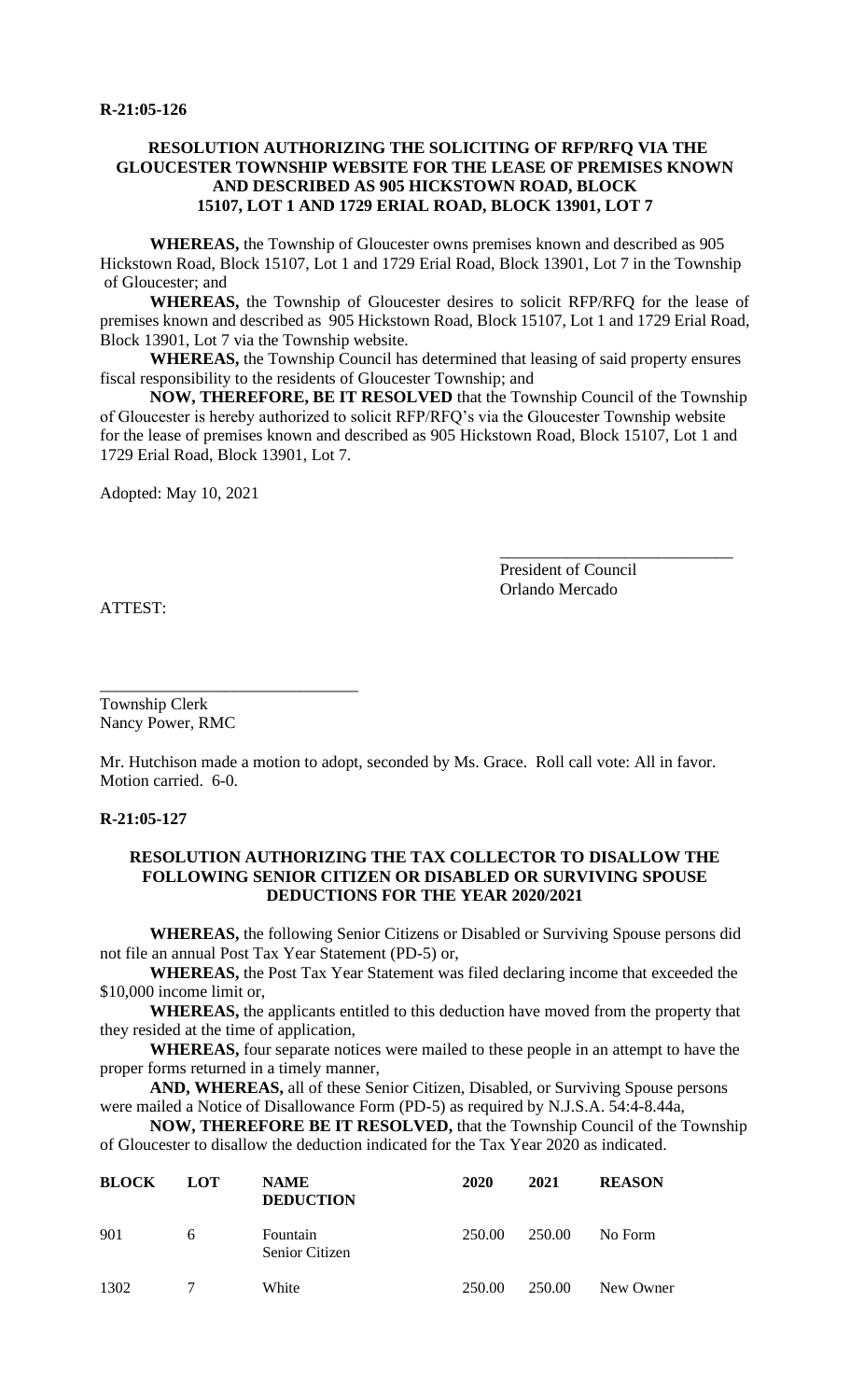|       |                | Senior Citizen              |        |        |             |
|-------|----------------|-----------------------------|--------|--------|-------------|
| 2902  | $10\,$         | Ulrich<br>Senior Citizen    | 250.00 | 250.00 | Income Over |
| 3306  | $28\,$         | Cooper<br>Senior Citizen    | 250.00 | 250.00 | New Owner   |
| 7001  | $\mathfrak{Z}$ | Mitchell<br>Senior Citizen  |        | 250.00 | Deceased    |
| 8002  | 3-C3907        | Cleaver<br>Senior Citizen   | 250.00 | 250.00 | No Form     |
| 8803  | 26             | Mortka<br>Senior Citizen    | 250.00 | 250.00 | Income Over |
| 8804  | $\mathfrak{S}$ | Ross<br>Senior Citizen      | 250.00 | 250.00 | No Form     |
| 9001  | 13             | Mason                       |        | 250.00 | Moved       |
| 9107  | $\tau$         | Rutter<br>Senior Citizen    |        | 250.00 | Sold        |
| 9402  | 28             | Knox<br>Senior Citizen      | 250.00 | 250.00 | No Form     |
| 9405  | $10\,$         | Romano<br>Senior Citizen    | 250.00 |        | Income Over |
| 9704  | 31             | Smith<br>Senior Citizen     | 250.00 |        | Income Over |
| 10001 | 6              | Spalazza<br>Senior Citizen  |        | 250.00 | No Form     |
| 10403 | $12\,$         | Watson<br>Senior            |        | 250.00 | Sold        |
| 10701 | 49             | Howe<br>Disabled            | 250.00 | 250.00 | No Form     |
| 11301 | 97             | Taylor<br>Senior Citizen    |        | 250.00 | Deceased    |
| 11302 | $12\,$         | Nelson<br>Disabled          | 250.00 | 250.00 | Income Over |
| 11504 | $24\,$         | DeVecchio<br>Senior Citizen |        | 250.00 | Sold        |
| 11506 | 13             | Gies<br>Disabled            |        | 250.00 | Deceased    |
| 11804 | $\mathbf{1}$   | Lazzaro<br>Senior           |        | 250.00 | Sold        |
| 11901 | 6              | Sigman<br>Senior            |        | 250.00 | Deceased    |
| 11904 | 21             | Garvis<br>Senior            | 250.00 | 250.00 | No Form     |
| 12701 | $\overline{c}$ | Ruff<br>Disabled            |        | 250.00 | Deceased    |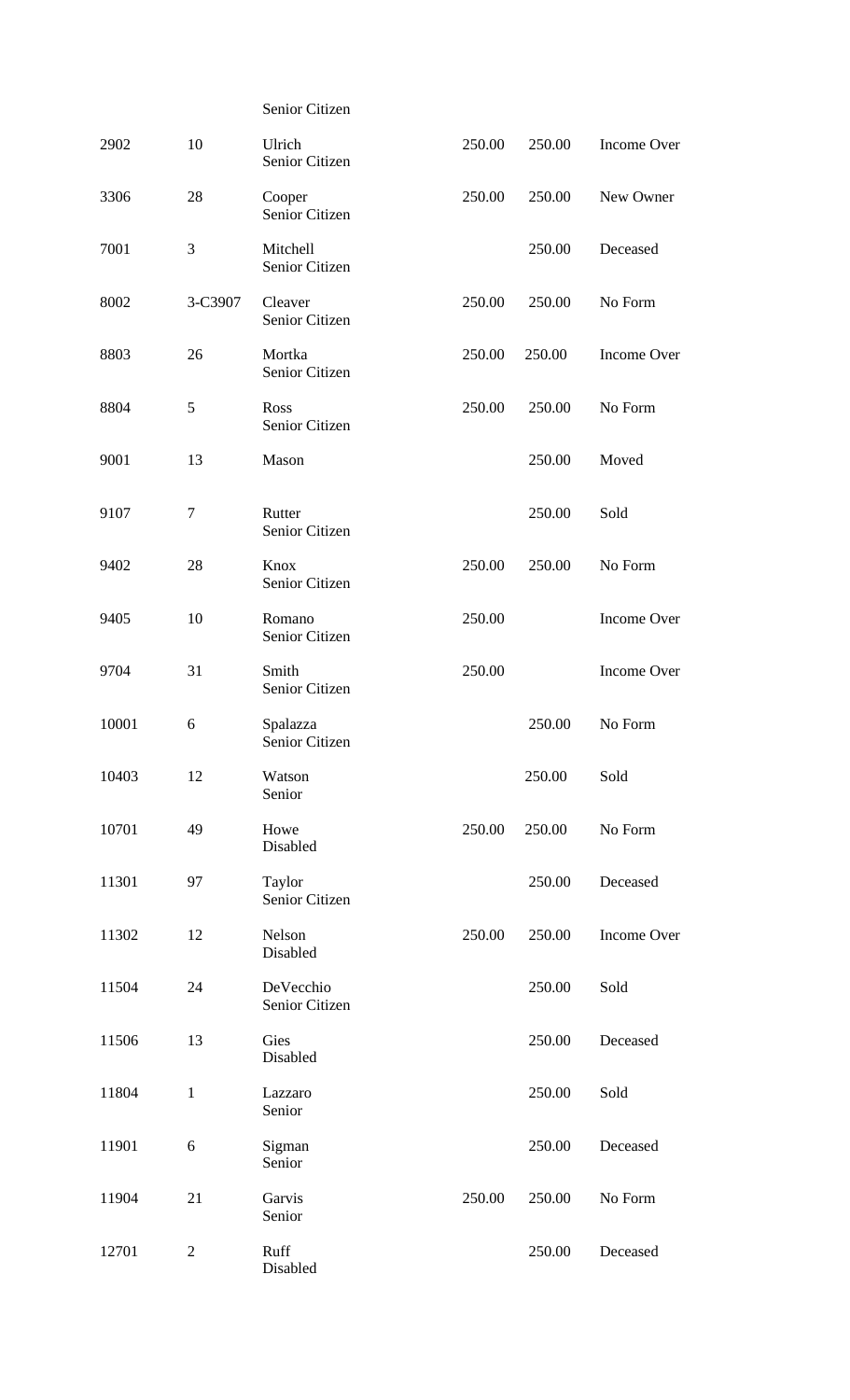| 12706 | $\overline{2}$ | Tennyson<br>Disabled   |        | 250.00 | Income Over |
|-------|----------------|------------------------|--------|--------|-------------|
| 13001 | 5 <sup>5</sup> | Aversa<br>Disabled     | 250.00 | 250.00 | No Form     |
| 13202 | 44             | De Matteo<br>Senior    | 250.00 |        | Income Over |
| 13308 | 62             | Marshall<br>Senior     | 250.00 |        | Income Over |
| 14701 | 8.01           | Veasey<br>Senior       |        | 250.00 | Income Over |
| 14802 | 82             | Steinhoff<br>Senior    |        | 250.00 | Income Over |
| 14901 | $\overline{4}$ | Collins<br>Senior      | 250.00 | 250.00 | No Form     |
| 15812 | 1-C2302        | Antonelli<br>Senior    | 250.00 |        | Income Over |
| 16213 | 6              | Piliero<br>Senior      | 187.50 | 250.00 | Sold        |
| 16601 | $40\,$         | Schonleber<br>Disabled |        | 250.00 | Deceased    |
| 17202 | 13             | Irrera<br>Senior       | 250.00 |        | Income Over |
| 17402 | 14             | Hunter<br>Senior       | 250.00 | 250.00 | No Form     |
| 17407 | $\,8\,$        | Scherrer<br>Senior     | 250.00 |        | Income Over |
| 17604 | $\mathbf{1}$   | Karge<br>Senior        | 250.00 | 250.00 | No Form     |
| 19003 | $20\,$         | Raphael<br>Disabled    | 250.00 |        | Income Over |
| 19707 | $\overline{4}$ | Fargo<br>Senior        | 250.00 |        | Income Over |
| 20101 | 12             | Conover<br>Senior      |        | 250.00 | Deceased    |
| 21003 | $\mathbf{1}$   | Crump<br>Disabled      | 250.00 | 250.00 | No Form     |

Adopted: May 10, 2021

President of Council Orlando Mercado

\_\_\_\_\_\_\_\_\_\_\_\_\_\_\_\_\_\_\_\_\_\_\_\_\_\_\_

Township Clerk Nancy Power, RMC

\_\_\_\_\_\_\_\_\_\_\_\_\_\_\_\_\_\_\_\_\_\_\_\_\_\_\_\_\_\_\_

Mr. Hutchison made a motion to adopt, seconded by Ms. Grace. Roll call vote: All in favor. Motion carried. 6-0.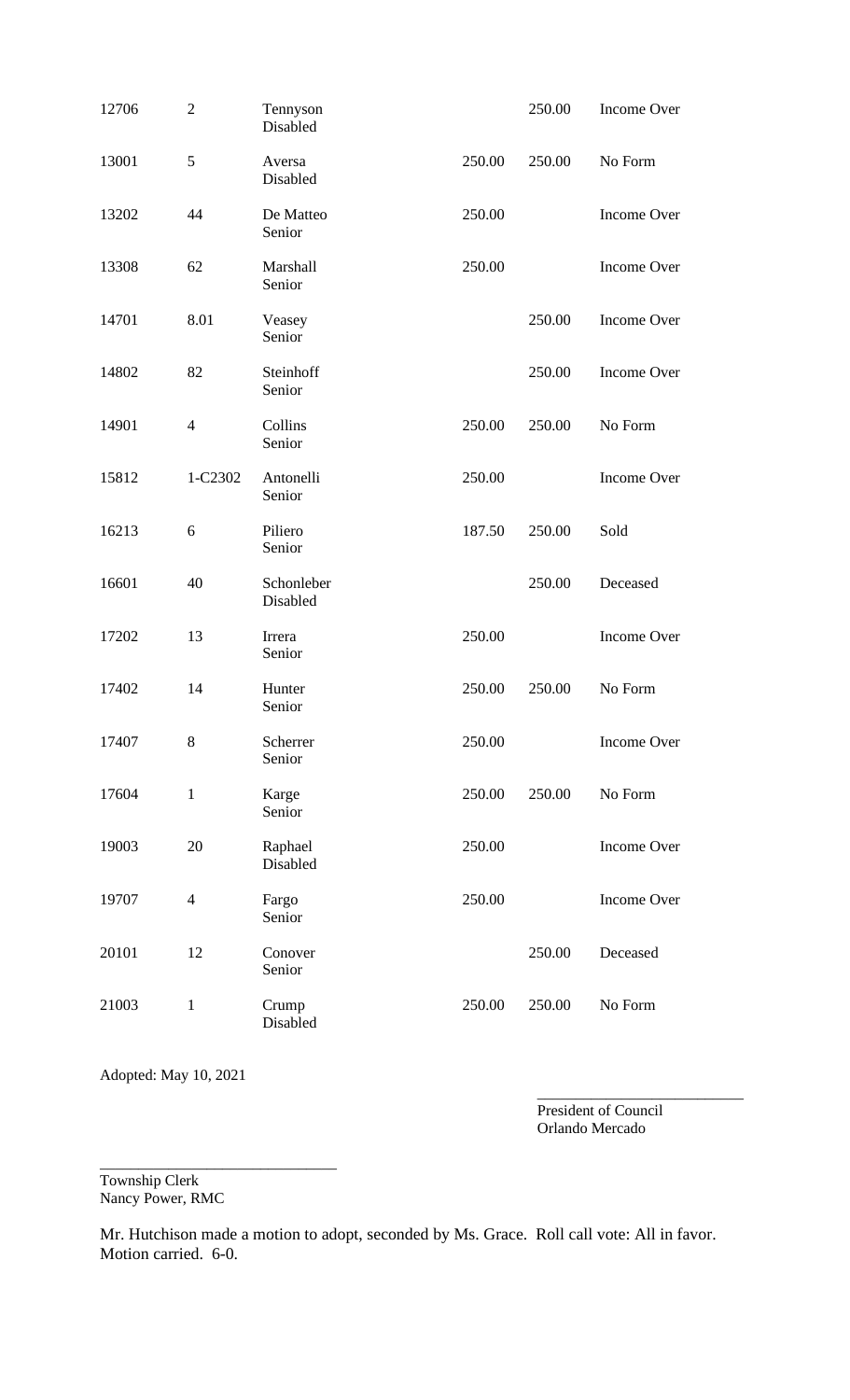## **R-21:05-128**

# **RESOLUTION TO DISALLOW EXEMPTIONS FOR SENIOR CITIZEN DEDUCTIONS FROM TITLE COMPANIES PER N.J. STATE STATUTE 54:4-3-31**

**BE IT RESOLVED**, by the Township Council of the Township of Gloucester that the Tax Collector is hereby authorized to disallow all or a portion of the allowance for senior citizen for the Tax Year 2020/2021 per State Statute 54:4-3-31 as follows:

| <b>BLOCK</b> | <b>LOT</b> | <b>NAME</b> | <b>YEAR</b> | <b>AMOUNT</b> |
|--------------|------------|-------------|-------------|---------------|
| 12001        | 16         | Pettigrew   | 2020        | \$100.74      |
| 11504        | 24         | Devecchio   | 2020        | 53.67         |
| 403          | 27         | Rever       | 2020        | 250.00        |
| 10702        | 3          | Chute       | 2020        | 250.00        |
| 9107         | 7          | Rutter      | 2020        | 250.00        |
| 9108         | 12         | Garczynski  | 2021        | 250.00        |
| 5601         | 21         | Reichert    | 2021        | 250.00        |

Adopted: May 10, 2021

President of Council Orlando Mercado

\_\_\_\_\_\_\_\_\_\_\_\_\_\_\_\_\_\_\_\_\_\_\_\_\_\_\_

\_\_\_\_\_\_\_\_\_\_\_\_\_\_\_\_\_\_\_\_\_\_\_\_\_\_\_\_\_\_\_ Township Clerk Nancy Power, RMC

Mr. Hutchison made a motion to adopt, seconded by Ms. Grace. Roll call vote: All in favor. Motion carried. 6-0.

# **R-21:05-129**

# **RESOLUTION AUTHORIZING REFUNDING OF TAXES**

**BE IT RESOLVED,** by the Township Council of the Township of Gloucester to authorize the refunding of the following credit balances for reasons listed below:

| <b>BLOCK/LOT</b> | <b>NAME/ADDRESS</b>                                                       | <b>AMOUNT</b> | <b>REASON</b> |
|------------------|---------------------------------------------------------------------------|---------------|---------------|
| 13306/1-C0701    | Lise Gordon<br>701 Emerson Court<br>Clementon, NJ 08021                   | \$1,987.37    | OverPayment   |
| 18304/6          | Joseph & Linda Riccelli<br>47 Graypebble Circle<br>Sicklerville, NJ 08081 | 1,765.72      | Duplicate Pay |

Adopted: May 10, 2021

\_\_\_\_\_\_\_\_\_\_\_\_\_\_\_\_\_\_\_\_\_\_\_\_\_\_\_\_\_\_\_

President of Council Orlando Mercado

\_\_\_\_\_\_\_\_\_\_\_\_\_\_\_\_\_\_\_\_\_\_\_\_\_\_\_\_\_\_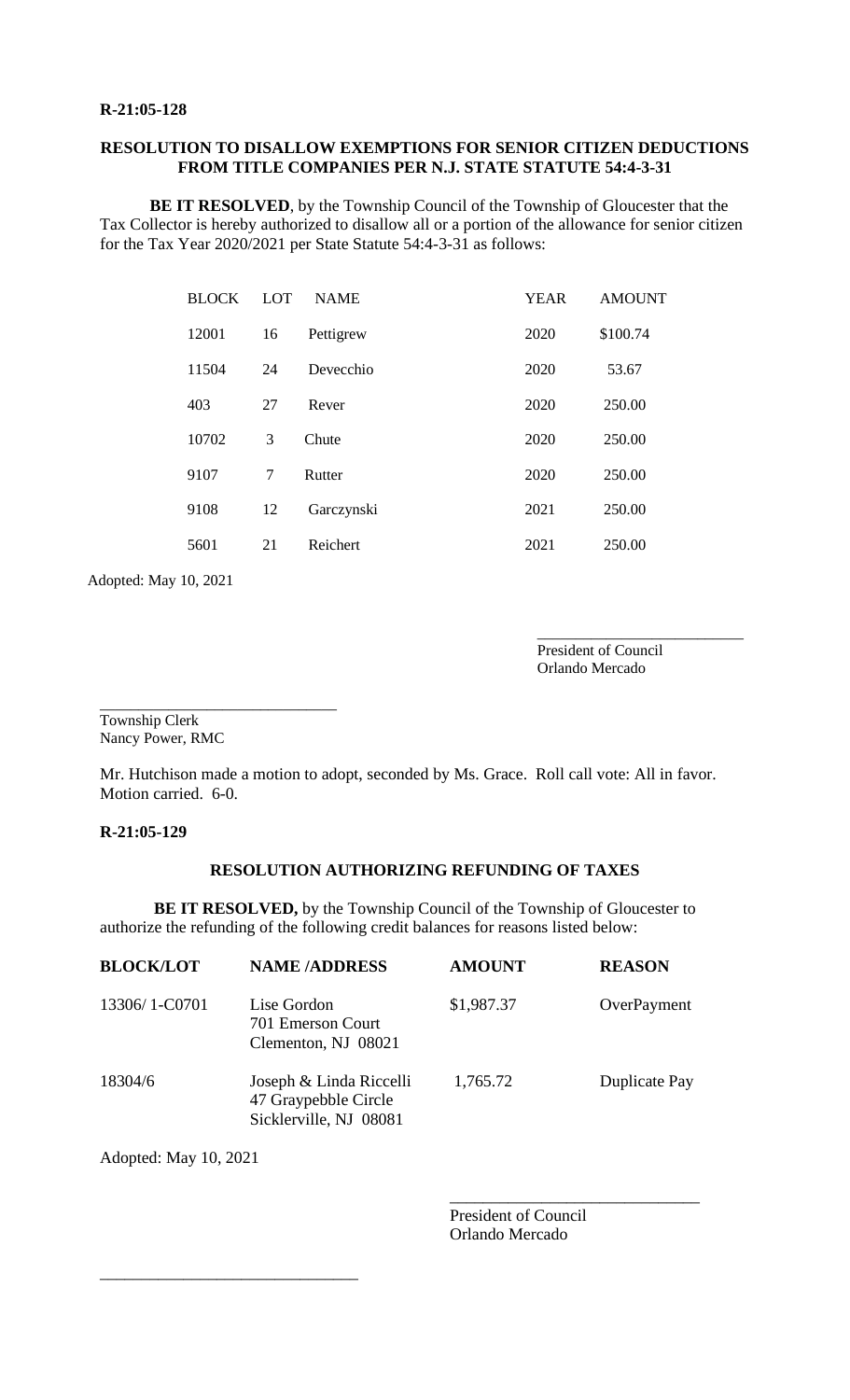Township Clerk Nancy Power, RMC

Mr. Hutchison made a motion to adopt, seconded by Ms. Grace. Roll call vote: All in favor. Motion carried. 6-0.

#### **R-21:05-130**

# **RESOLUTION AUTHORIZING THE ISSUANCE OF A DUPLICATE TAX SALE CERTIFICATE PURSUANT TO CHAPTER 99 OF THE PUBLIC LAWS OF 1997**

**WHEREAS,** the Tax Collector of Gloucester Township has previously issued a tax sale certificate to N. or D. Remick-Trustee, which certificate is dated June 21, 2006 covering premises commonly known as and referred to as Block 17502, Lot 59 as set out on the municipal tax map then in use which certificate bears number 629759,

**WHEREAS**, the lienholder has indicated to the Tax Collector that the original certificate was lost and have duly filed the appropriate Affidavit of Loss with the Tax Collector, a copy of which is attached hereto;

**NOW THEREFORE, BE IT RESOLVED** by the Council of the Township of Gloucester, that the Tax Collector of the municipality be and is hereby authorized, upon receipt of the appropriately executed notarized Loss Affidavit and the payment of a fee of \$100, to issue an appropriate duplicate tax sale certificate to the said purchaser covering the certificate lost as previously described all in accordance with the requirements of Chapter 99 of Public Laws of 1997;

**BE IT FURTHER RESOLVED,** that a copy of this Resolution and the Loss Affidavit be attached to the duplicate certificate to be issued to said purchaser and that said duplicate certificate shall be stamped or otherwise have imprinted upon it the word "Duplicate" as required by law.

Adopted: May 10, 2021

President of Council Orlando Mercado

\_\_\_\_\_\_\_\_\_\_\_\_\_\_\_\_\_\_\_\_\_\_\_\_\_\_\_\_\_\_

Township Clerk Nancy Power, RMC

\_\_\_\_\_\_\_\_\_\_\_\_\_\_\_\_\_\_\_\_\_\_\_\_\_\_\_\_\_

Mr. Hutchison made a motion to adopt, seconded by Ms. Grace. Roll call vote: All in favor. Motion carried. 6-0.

#### **R-21:05-131**

# **RESOLUTION AUTHORIZING REFUNDS FROM THE DEPARTMENT OF COMMUNITY DEVELOPMENT**

**BE IT RESOLVED,** by the Township Council of the Township of Gloucester that the following refunds be and are hereby authorized:

> #2579-061082CPSP Walgreen's Drug Store Block 17803 Lot 15 Bryn Mawr Investments, CO., Inc. c/o Asset Management Consultants 12841 Fitzwater Drive Nokesville, VA 20181 Balance from unexpended escrow: \$729.00

#2770-061082CPSPF Walgreen's Drug Store Block 17803 Lot 15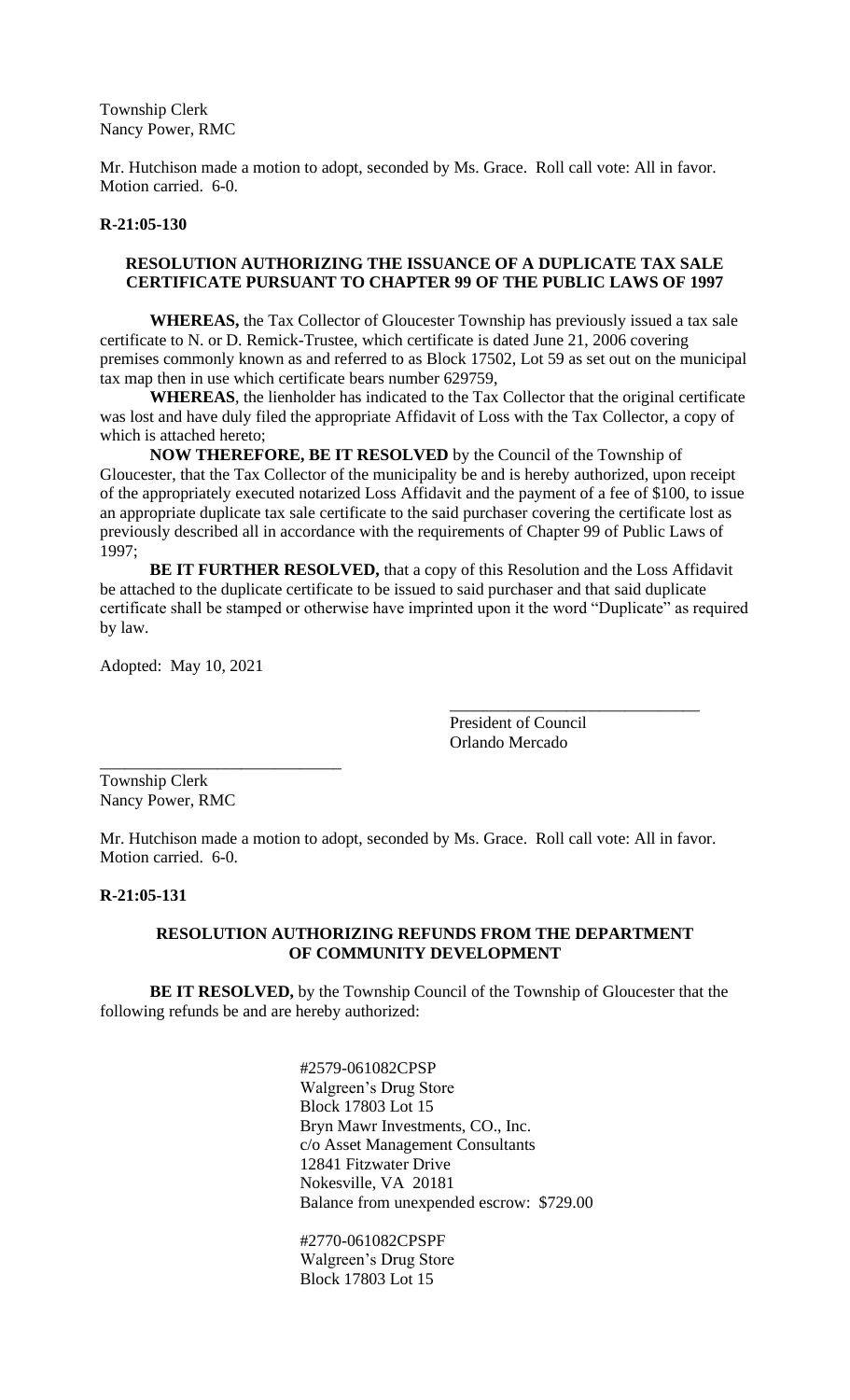Bryn Mawr Investments, CO., Inc. c/o Asset Management Consultants 12841 Fitzwater Drive Nokesville, VA 20181 Balance from unexpended escrow: \$4,302.87

Adopted: May 10, 2021

President of Council Orlando Mercado

\_\_\_\_\_\_\_\_\_\_\_\_\_\_\_\_\_\_\_\_\_\_\_\_\_\_\_\_\_\_\_\_\_\_\_\_

ATTEST:

Township Clerk Nancy Power, RMC

\_\_\_\_\_\_\_\_\_\_\_\_\_\_\_\_\_\_\_\_\_\_\_\_\_\_\_\_\_\_\_\_\_\_\_\_\_\_\_\_

Mr. Hutchison made a motion to adopt, seconded by Ms. Grace. Roll call vote: All in favor. Motion carried. 6-0.

**R-21:05-132**

# **RESOLUTION AUTHORIZING REFUNDS FROM THE DEPARTMENT OF VITAL STATISTICS**

**BE IT RESOLVED,** by the Township Council of the Township of Gloucester that the following refunds be and are hereby authorized:

Non-resident Marriage License Application

Amber Dulisse 720 Shawnee Rd. Turnersville, NJ 08012

Total Amount - \$28.00

Michael Recia 309 Copperfield Dr. Williamstown, NJ 08094

Total Amount - \$28.00

Justin Otten 140 Moore St. Woodbury Heights, NJ 08097

Total Amount - \$28.00

Refund for Certified Copy of Marriage License

Ann O'Neill 1045 Almond Tree Circle Orlando, FL 32835

Total Amount - \$10.00

Adopted: May, 10 2021

President of Council Orlando Mercado

\_\_\_\_\_\_\_\_\_\_\_\_\_\_\_\_\_\_\_\_\_\_\_\_\_\_\_\_\_\_\_\_\_\_\_\_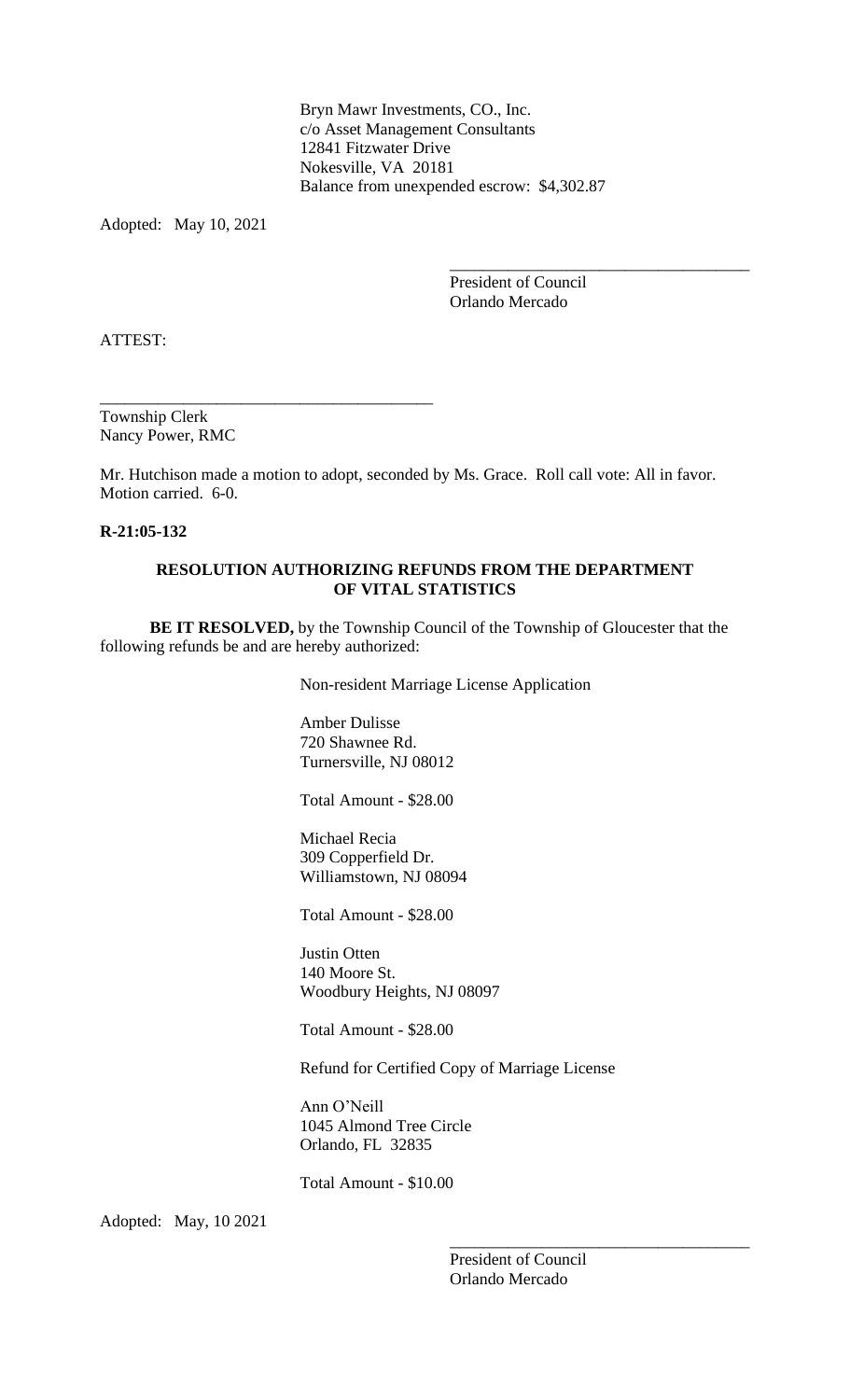ATTEST:

Township Clerk Nancy Power, RMC

Mr. Hutchison made a motion to adopt, seconded by Ms. Grace. Roll call vote: All in favor. Motion carried. 6-0.

# **R-21:05-133**

## **RESOLUTION AUTHORIZING RELEASE OF SECURITIES FOR IRON GATE DEVELOPMENT BLOCK 17499 LOT 1 IN THE TOWNSHIP OF GLOUCESTER**

**WHEREAS**, the developer of Iron Gate Development has supplied the Township of Gloucester with securities for the project located at Block 17499 Lot 1 in the Township of Gloucester; and

**WHEREAS**, the Engineer has inspected this project and has given his report to the Township

Council of the Township of Gloucester;

\_\_\_\_\_\_\_\_\_\_\_\_\_\_\_\_\_\_\_\_\_\_\_\_\_\_\_\_\_\_\_\_\_\_\_\_\_\_\_\_

**NOW, THEREFORE, BE IT RESOLVED** that the Township Council of the Township of

Gloucester does hereby authorize the release of the Street Lighting Performance Guarantee established in the original amount of \$2,125.00.

Adopted: May 10, 2021

President of Council Orlando Mercado

ATTEST:

Township Clerk Nancy Power, RMC

Mr. Hutchison made a motion to adopt, seconded by Ms. Grace. Roll call vote: All in favor. Motion carried. 6-0.

## **R-21:05-134**

## **RESOLUTION AUTHORIZING A CHANGE ORDER FOR THE REPLACEMENT OF THE BICYCLE PATH PEDESTRIAN BRIDGE PROJECT CAPELA CONSTRUCTION INC.**

**WHEREAS**, it was necessary to make changes in the scope of work to be completed for the Replacement of the Bicycle Path Pedestrian Bridge Project; and

**WHEREAS**, this Change Order – Adjustment was developed to itemize and authorize those changes;

**NOW, THEREFORE, BE IT RESOLVED** by the Township Council of the Township of Gloucester that this Change Order - Adjustment is hereby authorized and approval is hereby granted to revise the contract cost from the original contract amount of \$198,350.00 to \$221,950.00.

Adopted: May 10, 2021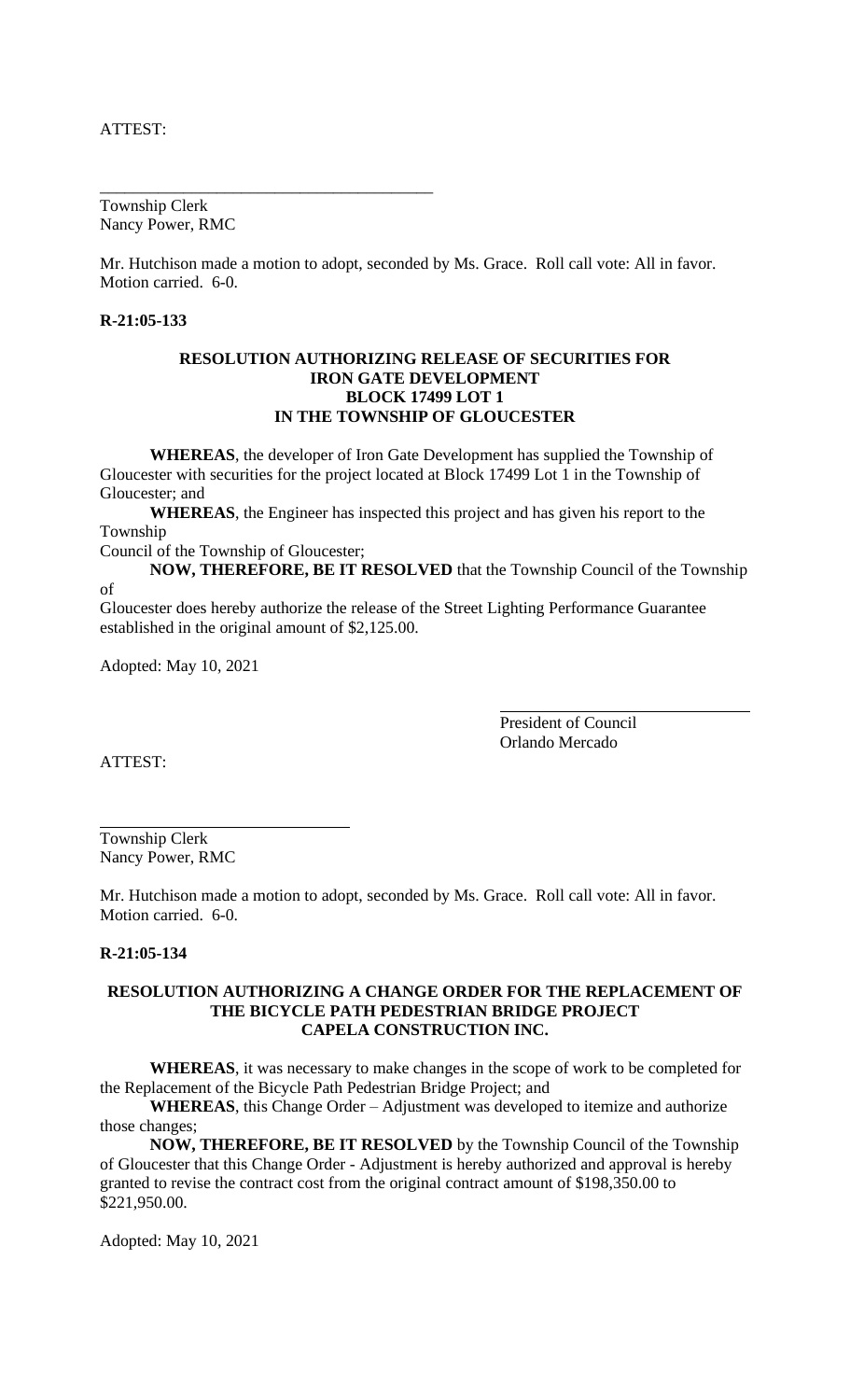President of Council Orlando Mercado

ATTEST:

Township Clerk Nancy Power, RMC

Mr. Hutchison made a motion to adopt, seconded by Ms. Grace. Roll call vote: All in favor. Motion carried. 6-0.

## **REGULAR AGENDA**

**R-21:05-135**

# **RESOLUTION OF THE TOWNSHIP COUNCIL OF THE TOWNSHIP OF GLOUCESTER AUTHORIZING THE TOWNSHIP CLERK TO READ THE 2021 TOWNSHIP BUDGET BY TITLE ONLY**

**WHEREAS**, N.J.S.A. 40A:4-8 provides that the budget, as advertised, may be read by title only at the time of the public hearing provided that at least one week prior to the hearing a complete copy of the approved budget, as advertised, is posted in a public place where public notices are customarily posted in the municipal building and that the approved budget, as advertised, was made available to each person requesting same, and

**WHEREAS**, the Township has complied with those two requirements, posting a copy of the approved budget, as advertised, on the municipal building notice board, and provided copies to each person who requested same.

**NOW, THEREFORE, BE IT RESOLVED,** by the Township Council of the Township of Gloucester, County of Camden, State of New Jersey, as follows:

- 1. The conditions set forth regarding posting and providing copies of the approved budget, as advertised, have been met.
- 2. The 2021 Township budget shall be read by title only.

Adopted: May 10, 2021

ATTEST:

President of Council Orlando Mercado

Township Clerk Nancy Power, RMC

\_\_\_\_\_\_\_\_\_\_\_\_\_\_\_\_\_\_\_\_\_\_\_

Mr. Hutchison made a motion to adopt, seconded by Ms. Grace. Roll call vote: All in favor. Motion Carried. 6-0.

## **R-21:05-136**

# **RESOLUTION TO AMEND THE 2021 BUDGET OF THE TOWNSHIP OF GLOUCESTER, COUNTY OF CAMDEN, STATE OF NEW JERSEY (IF NEEDED)**

Adopted: May 10, 2021

President of Council

\_\_\_\_\_\_\_\_\_\_\_\_\_\_\_\_\_\_\_\_\_\_\_\_\_\_\_\_\_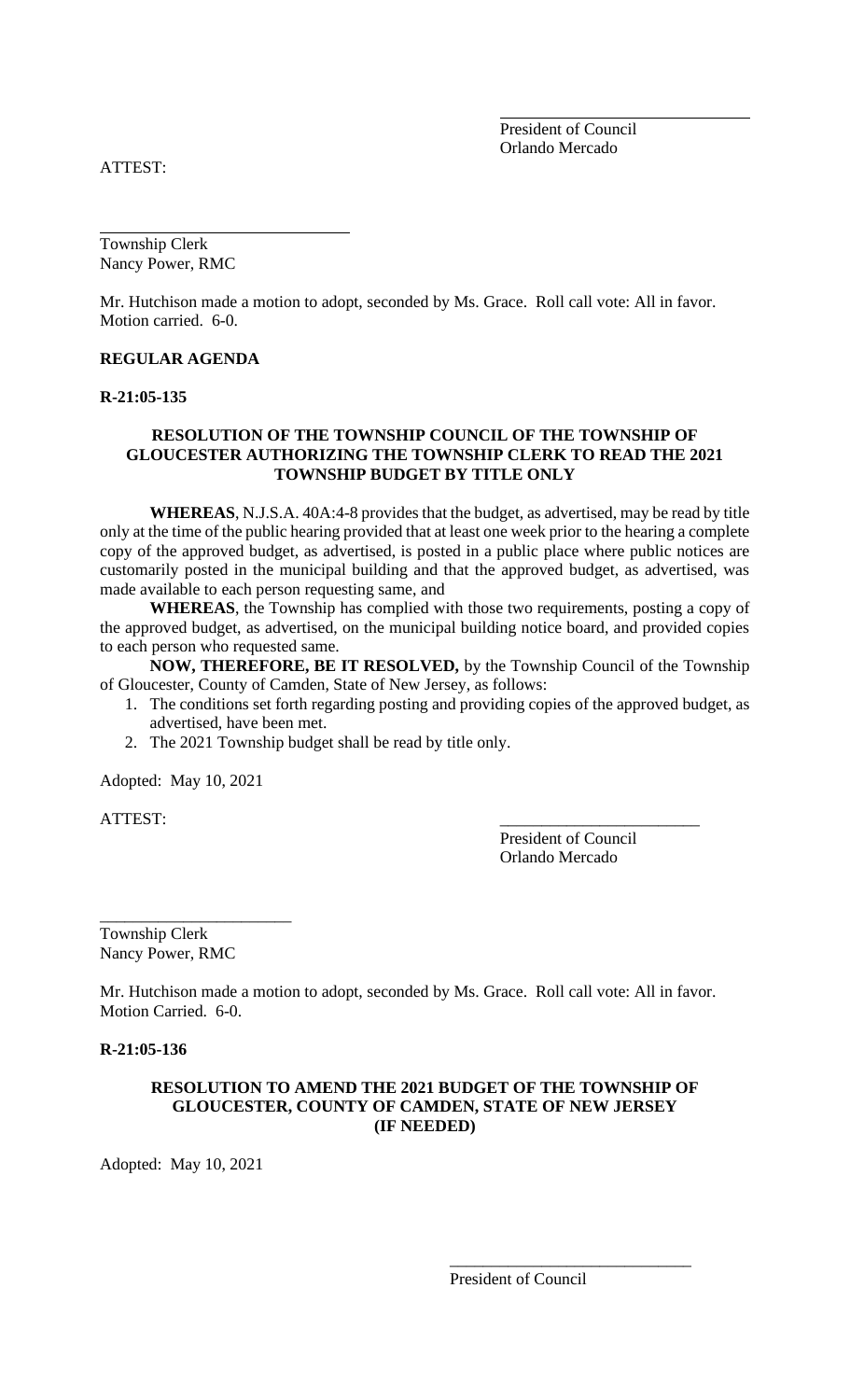Orlando Mercado

\_\_\_\_\_\_\_\_\_\_\_\_\_\_\_\_\_\_\_\_\_\_\_\_\_\_\_ Township Clerk, RMC Nancy Power

Mr. Hutchison made a motion to remove, seconded by Mr. Mignone. Roll call vote: All in favor. Motion carried. 6-0.

## **R-21:05-137**

# **RESOLUTION OF THE TOWNSHIP COUNCIL OF THE TOWNSHIP OF GLOUCESTER, COUNTY OF CAMDEN, STATE OF NEW JERSEY, ADOPTING THE 2021 CALENDAR YEAR BUDGET**

**WHEREAS,** Township Council of the Township of Gloucester has previously introduced and approved the 2021 Calendar Year Budget; and

**WHEREAS**, Township Council of the Township of Gloucester has followed the laws of the State of New Jersey regarding the introduction, first reading, properly advertising for and the scheduling of a public hearing; and

**WHEREAS**, Township Council of the Township of Gloucester has received approval from the Department of Community Affairs, Division of Local Government Services, and State of New Jersey for the Calendar Year 2021 Budget.

**NOW, THEREFORE BE IT RESOLVED** and approved that the 2021 Calendar Year Budget be and is hereby adopted as submitted and approved.

Introduced: April 12, 2021 Adopted: May 10, 2021

> President of Council Orlando Mercado

\_\_\_\_\_\_\_\_\_\_\_\_\_\_\_\_\_\_\_\_\_\_\_\_\_\_\_\_\_\_\_\_

ATTEST:

\_\_\_\_\_\_\_\_\_\_\_\_\_\_\_\_\_\_\_\_\_\_\_\_\_\_\_\_\_\_\_\_\_\_ Township Clerk Nancy Power, RMC

Mr. Mercado opened the public hearing.

Peter Heinbaugh of Morningstar Court inquired into a revenue item in the amount of \$3 million and expressed his concerns with the township's overborrowing trend. Mr. Cardis explained the direction provided by the state regarding this revenue. A discussion was held. Mr. Heinbaugh expressed his concerns with overbudgeting salaries and wages. A discussion was held. Mr. Heinbaugh asked why the Housing Authority parcel sale was not included in the budget. Mr. Mercado stated the sale is not complete.

Ray Polidoro of Erial compared last year's budget surplus to this year's. A discussion was held regarding surplus. Mr. Hutchison expressed his desire to have a zero tax increase next year as well. A discussion was held regarding debt service. Mr. Polidoro compared the township budget to Cherry Hill's budget.

Paul Krug of Blackwood Estates noted a twenty-year period where municipal taxes increased 350%. Mr. Krug outlined the process of what happens when property taxes are not paid. Mr. Krug asked for clarification regarding surplus and debt service. Mrs. Ehret clarified. Mr. Krug asked if the cost savings review revealed any areas where cost savings could occur. A discussion was held regarding the cost savings review meetings. Mr. Krug thanked council for digging into the budget to look for cost savings.

There being no further comment, the public portion was closed.

Mr. Hutchison made a motion to adopt, seconded by Ms. Grace.

Roll Call Vote:

Mr. Hutchison – Yes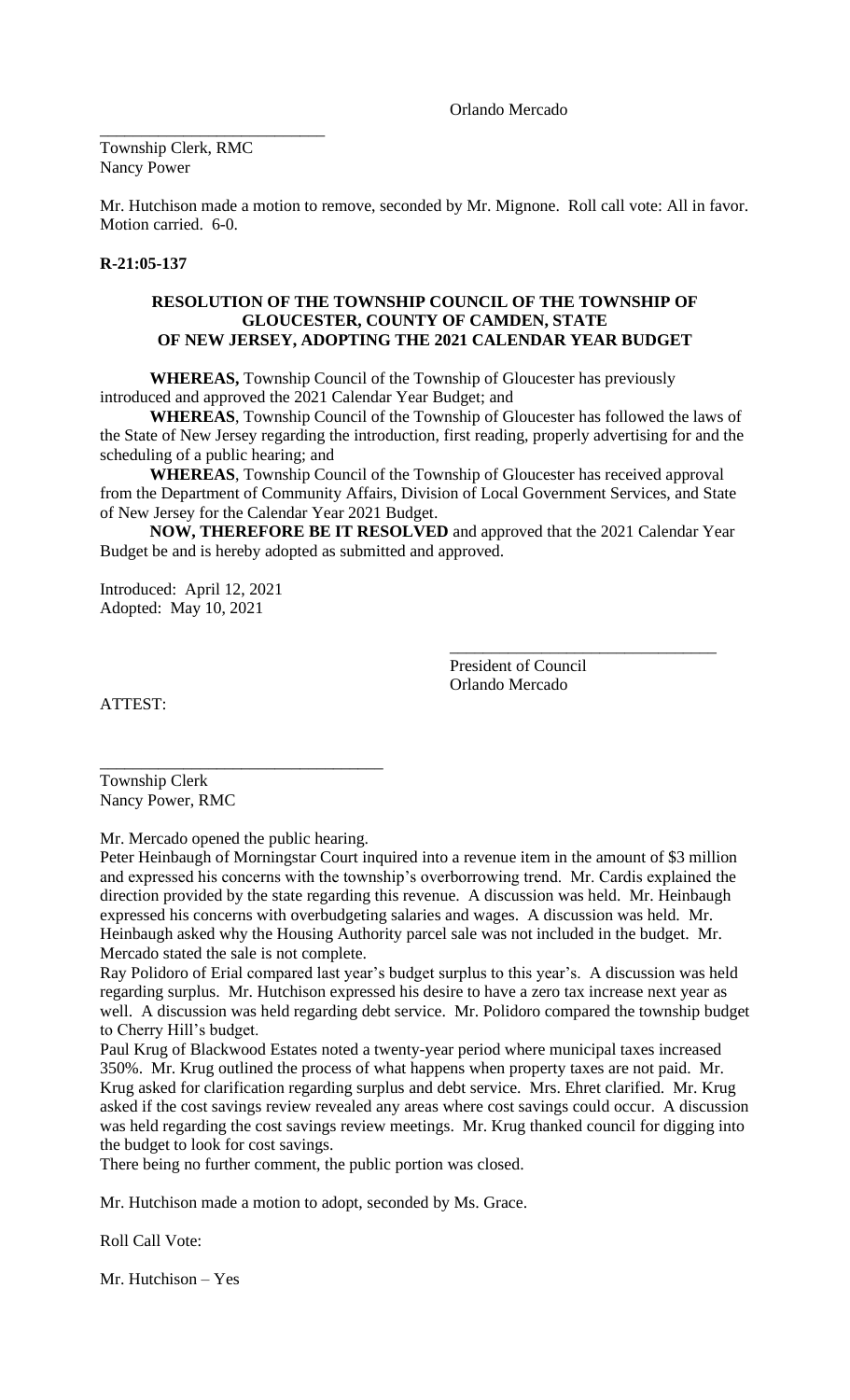Miss Grace– Yes Mrs. Winters – Yes Mr. Mignone – Yes Mrs. Trotto – Yes Mr. Mercado - Yes

# **GT E-GOV ACCESS:**

Denise Coyne of Chews Landing Road asked the following questions:

*1. Resolution R-21:01-033, Ordinance O-21-01, and the Redevelopment Agreement for Lakeland Phase I state the plan for Block 12301, Lot 4 includes affordable housing. Mr. Bach stated the Township is to build family affordable housing on Lot 4 at the redevelopment meeting. Clearly, the current documented plan is to build family affordable housing in addition to senior and senior veteran housing. Does the Township's plan for affordable family housing violate the deed restriction imposed by the County?* Mr. Carlamere stated the township plan still meets the affordable housing plan with senior and veteran affordable housing.

*2. The GTHA purchased the 15-acre Block 12301, Lot 4 from the county for \$600,000. Who was the beneficiary of the one-dollar 2008 sale Mr. Carlamere and Mr. Cardis referred to on 4/26/2021? Was it Gloucester Senior Campus LP?*

Mr. Carlamere stated the actual deed was for 15 acres included Lots 3 and 4 for \$600,000. *3. Who currently owns the Senior Campus One building?*

Mr. Carlamere stated this question would need to be directed to the Housing Authority. *4. Mr. Carlamere stated that it is possible for the Township to deed the land* 

*back to the GTHA for \$1.00. Please justify the use of hundreds of thousands of dollars of the Affordable Housing Trust Fund to transfer the land between the municipal entities in 2012 as well as the current agreement for 2021.*

Mr. Carlamere stated property can be transferred for a dollar depending on the circumstances. *5. Councilman Hutchison stated on 4/26 the deal between the Township and the Gloucester Township Housing Authority "isn't happening now." If that was an accurate statement, why is it no longer happening?*

Mr. Carlamere stated agreements have not been signed as of yet.

# **PUBLIC PORTION:**

Mr. Mercado opened the public portion.

Paul Krug of Blackwood Estates asked for an update regarding the Blackwood West Redevelopment Plan. Mr. Lechner received an updated redevelopment plan earlier today from T&M Associates. Mr. Mercado stated this will be heard at the June 14<sup>th</sup> Workshop meeting. There being no further comment, the public portion was closed.

## **POLLING OF DIRECTORS:**

Chief Harkins stated this week is National Police Week and asked residents to keep officers killed in the line duty in their thoughts. Chief Harkins recalled a story of a young man in the township who had suffered from brain cancer, had his bike stolen and the platoon of officers that evening bought him a replacement bike. Chief Harkins is proud how the community has gathered around the family to support him and his family.

Mr. Chadwell clarified that additional trees were identified within the pedestrian bicycle bridge project that needed to be removed.

## **POLLING OF COUNCIL:**

Mr. Hutchison thanked Chief. Mr. Hutchison thanked everyone for coming out this evening and for presenting their questions to the council.

Ms. Grace thanked Chief and first responders for their service. Ms. Grace thanked her fellow council members for their assistance her first year.

Mr. Mignone wished Chief and the police department a happy National Police Week. Mr. Mignone thanked everyone for coming this evening.

Mrs. Winters wished everyone a happy National Police Week, Teacher's Week and Nurses' Week. Mrs. Winters shared news regarding the Hockey Alliance. Mrs. Winters expressed her support of the budget this year.

Mrs. Trotto mentioned the spotlight placed on businesses located in Downtown Blackwood. Mr. Mercado stated with fundraising events being cancelled throughout the pandemic, scholarships that are provided to high school seniors were impacted but still occurred. Mr.

Mercado urged residents to participate in different scholarship fund raising events, including the